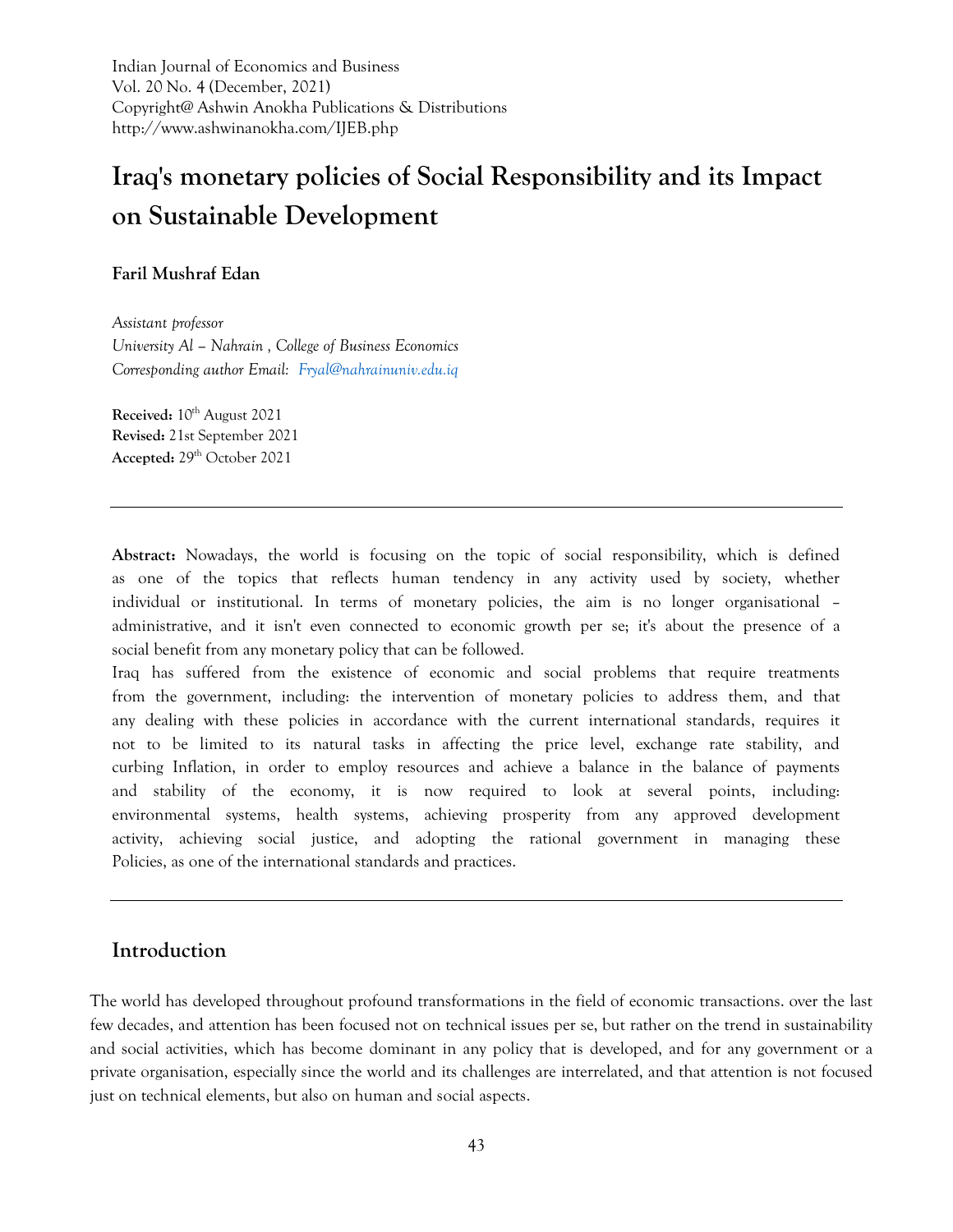And it interacts in influencing the formulation of the policies of many economic institutions, including several international institutions, such as the World Standardization Organization or the International Organization for Standardization (ISO), which is concerned with setting international standards that are imposed on every production or activity carried out by an institution, in order to ensure compatibility with the general principle advocated by the ISO.ISO is concerned with developing and implementing international standards even for organisations that deliver services rather than tangible goods, includes the organization's proclivity to embrace the idea of social responsibility as one of the paths to attaining sustainable growth, with the goal of incorporating policies, produced goods, and services to achieve: International regulations and standards in management and health Safety, food, information systems, etc.

The ISO26000:2010 document, often known as the Global Specification for Social Responsibility, is one of the most important global standards adopted by the ISO. Prior to that document, the focus was on the term: corporate social responsibility, before the shift towards the term: social responsibility.

The ISO organization did not focus only on the industrial or commercial nature of business, but it has become focused on all establishments, including those that provide services, because the beneficiaries of the establishments are not determined solely by their owners, but also by the government and consumers of its products, and those affected by the manufacture of those products, even if they are not material goods but rather services.

This document includes: the importance of social responsibility, the benefits of the international standard and its general characteristics, and the provisions of the standard, with the goal of contributing to sustainable development, which aims to achieve several goals, including poverty eradication, universal health care, social justice, and environmental considerations protection. In the sense that the ISO focused on that within the framework of social responsibility while working to achieve sustainable development, the institutions that accept this criterion or document must endeavour to: promote economic growth, accomplish social advancement, and contribute to environmental conservation, thus, the perspective for business and activities is based on tracing the societal dimension as well as the technical dimension, while the ISO standard, ISO26000:2010, is still included in that document as an optional guideline on social responsibility.

**Research problem**: The issue that stems from the research is related to an important point, which is: every activity cannot absolve its responsibility from societal dimensions. It remains within the scope of technical dimensions, and the ISO organisation has a tendency to establish frameworks for technical and indicative standards that force themselves on activities, including different countries' monetary policies. As a result, the latter is commensurate with its ultimate goal, which is: achieving stability and economic growth. Hence, the problem that is raised is related to a central question of its content: What is the societal responsibility of monetary policies in Iraq?

This challenge presents numerous enquiries, the solutions to which will be found in the topics of this research, and those questions are as follows:

**What is the meaning by social responsibility?** what is the relationship of social responsibility to sustainable development? what are monetary policy's interests in terms of sustainable development? what are monetary policy's interests in terms of social responsibility?

**The importance and purpose of the research**: This research aims to provide a meaning for social responsibility, considering that the general trend in all activities and works cannot rule out the existence of human and societal responsibility, and not focusing on the technical side and monetary policy in Iraq, although it is concerned with the balance between money supply and demand, in order to achieve price stability, and target inflation, obtaining full economic achievement. However, this policy cannot be separated from its adherence to international standards, which have been focused on the presence of social responsibility on this and other policies. The research focuses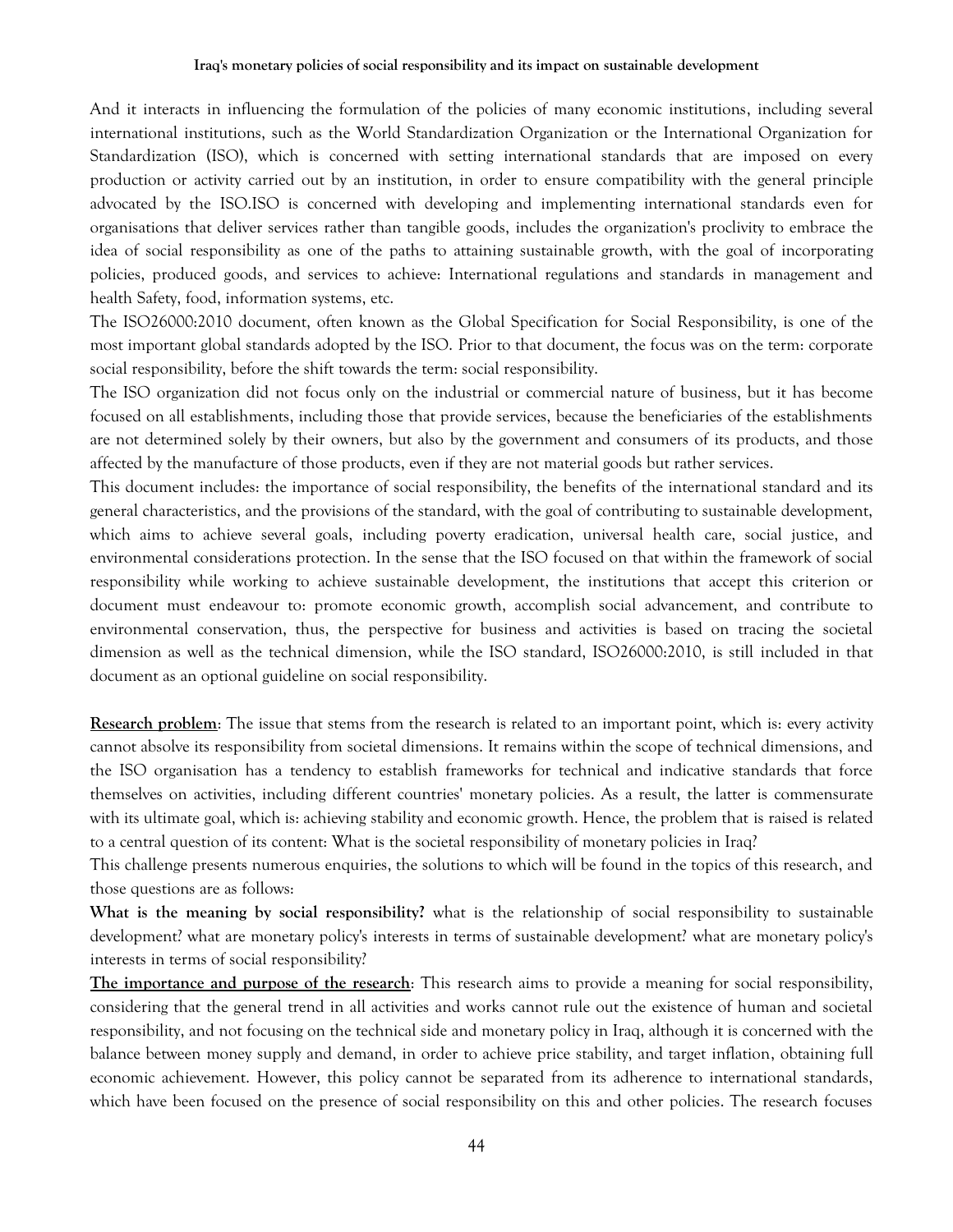here on that of the responsibilities of monetary policy in Iraq, the need not to neglect issues such as: institutional governance, human rights, work practices, the environment, fair operating practices, consumer issues, community participation and development, and all of this should be done while keeping three important goals in mind, namely: economic development, social progress at the levels of addressing issues of poverty, education and health, in addition to protecting the environment.

# **Hypothesis of Research**

We presume here that building technical policies within the scope of monetary policy should neglect social responsibility, whose appearance and attention increases as Iraq strives to adhere to and adopt international standards.

**Methodology of Research**: The descriptive analytical technique is employed in this study's research methodology. **Structure of Research**: In addition to the introduction and conclusion, this research has been divided into three sections:

# **Firstly**: **Social responsibility in sustainable development**

Before beginning, we must first define the term of social responsibility, where it was announced in the year 2000 in the United Nations Global Compact (UNGC), which defined social responsibility as: "Linking decision-making in business organisations to ethical values, compliance to legal requirements and respect people, local communities and the environment."

The United Nations Global Compact (UNGC) outlines 10 social responsibility principles, the most significant of which is that the need for the sector of organizations and companies to respect the principles of human rights values and refrain from participating in any violations against them. As a consequence of the charter's connection to sustainable development, environmental preservation, and nature conservation, the number of corporations, organisations, and entities that have signed it has grown across the world.

Corporate social responsibility has been discussed by the World Bank<sup>(1)</sup> and described it as "business company owners' commitment to contribute to sustainable development by working with their employees, families, and local community to enhance people's standard of life in a way that supports both trade and development at the same time."

While according to the International Chamber of Commerce, social responsibility is defined as "All attempts that contribute to volunteering companies to achieve development due to ethical and social considerations" (2). The International Standardization Organization - ISO (ISO) defined it as "the actions that the institution takes to hold responsibility for the effects of its activities on the society and the environment, where these actions are in line with the interests of society and sustainable development, and are based on ethical behaviour, compliance with applicable law and authorities with governments, and are incorporated into the ongoing activity of the institution.". In its definition of corporate social responsibility, the World Business Council for Sustainable Development says it is "the continuous commitment of business enterprises to act ethically, contribute to economic development, and work to improve the quality of living conditions of the workforce and their families, as well as the local community and society as a whole."

While according to the International Labor Organization, it is defined as "voluntary efforts made by institutions, in addition to their legal duties." It is a method through which any organisation may examine its influence on all concerned stakeholders, and institutional social responsibility is a supplement to government rules or societal policy , not a replacement on them."  $^{(3)}$ .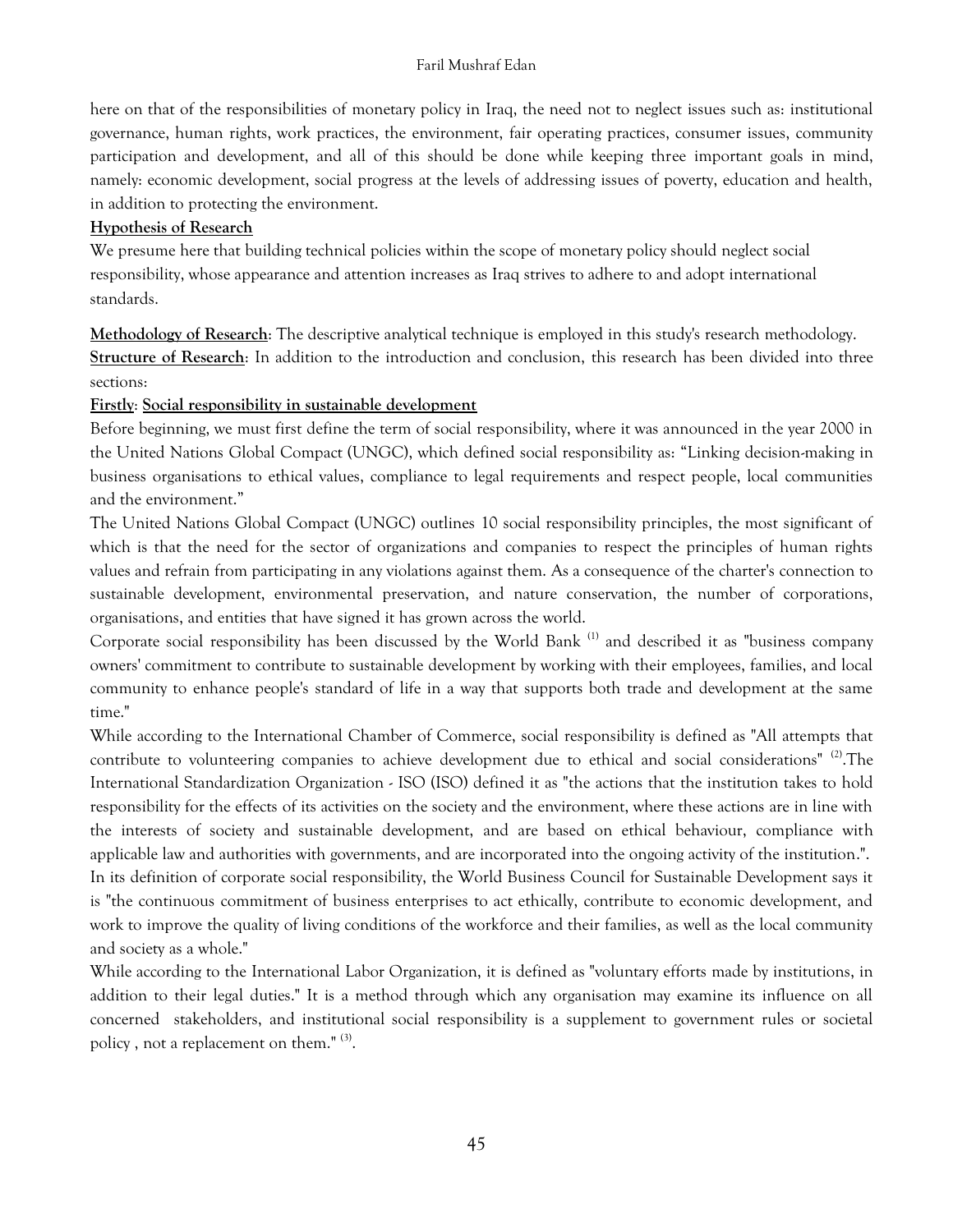So, As stated in the ISO document ISO26000:2010, social responsibility is a partnership between government institutions, private sector institutions, and various community institutions to achieve sustainable development in multiple aspects, including educational, health, social, economic, and environmental <sup>(4)</sup>.

In 2010, the ISO international standards organisations identified seven basic principles that are considered the roots of social responsibility behaviour in their guiding guide on social responsibility under the ISO document: ISO26000:2010, namely: " Responsibility, transparency, ethical behavior, and respect for the concerns of the relevant authorities. Respect for rules and laws, respect for international rules of conduct, and respect for human rights", as for the topics that different organizations and companies active in the business sector should address, they are: corporate governance, human rights, labor practices, the environment, fair operating practices, consumer issues, and community participation and development.<sup>(5)</sup>.

It is noted in section (3) of the document ISO26000:2010, entitled: Understanding Social Responsibility, describes the factors, circumstances and topics that affect the development of social responsibility. As for section (4) entitled: Principles of Social Responsibility, it gives a guideline on the principles of social responsibility. The social responsibility defined by the specification with seven principles, which was previously mentioned, As for section (7), entitled: A guideline on the integration of social responsibility in the facility , It clarifies guidelines and directions in implementing social responsibility in establishments, through the following steps: Analyzing the level and quality of the organization's basic characteristics towards social responsibility by understanding its nature and basic operations, the integration between the practices of Social responsibility in the facility through the organization's governance and its reflection on its strategies and values, effective communication with all concerned parties regarding the organization's results for social responsibility by providing all information related to it effectively and comprehensively, submitting a social responsibility report at appropriate intervals, and enhancing credibility regarding responsibility community in the organization through the participation of the concerned parties and dialogue with them or through independent programs that are credible for the process of verification, monitoring and review of the performance of the facility, monitoring and review of the performance of the facility, evaluation and review of the performance of the facility and its practices of social responsibility and continuing the process of improvement, as well as taking advantage of new opportunities to enhance its efforts with interest and benefit from initiatives and legislation compatible with the principles of responsibility community"  $^{(6)}$ .

### **Secondly**: **Sustainable Development in Monetary Policy**

Following the definition of social responsibility, we will discuss **sustainable development**, which is defined as "the process of developing the environment, land, cities and communities, as well as businesses, in such a way that they meet current needs without compromising future generations' ability to meet their needs.", in the sense that it achieve a balance between dealing with environmental degradation risks and economic development needs, as well as equality and social justice, "without squandering future generations' natural resource opportunities, and there must be justice in the distribution of resources among society's members" <sup>(7)</sup>.

According to the importance of **sustainable development** in the lives of nations and governments, The United Nations summit in September 2015 established a 15-year plan to accomplish 17 sustainable development objectives, they are interconnected, as it is not possible to end all forms of poverty except through strategies that build economic growth and address a series of social needs and work to achieve those goals that began in 2016 and ends in 2030. These goals are titles  $^{(8)}$ :

- Goal 1: to eliminate poverty,
- Goal 2: to eradicate Hunger,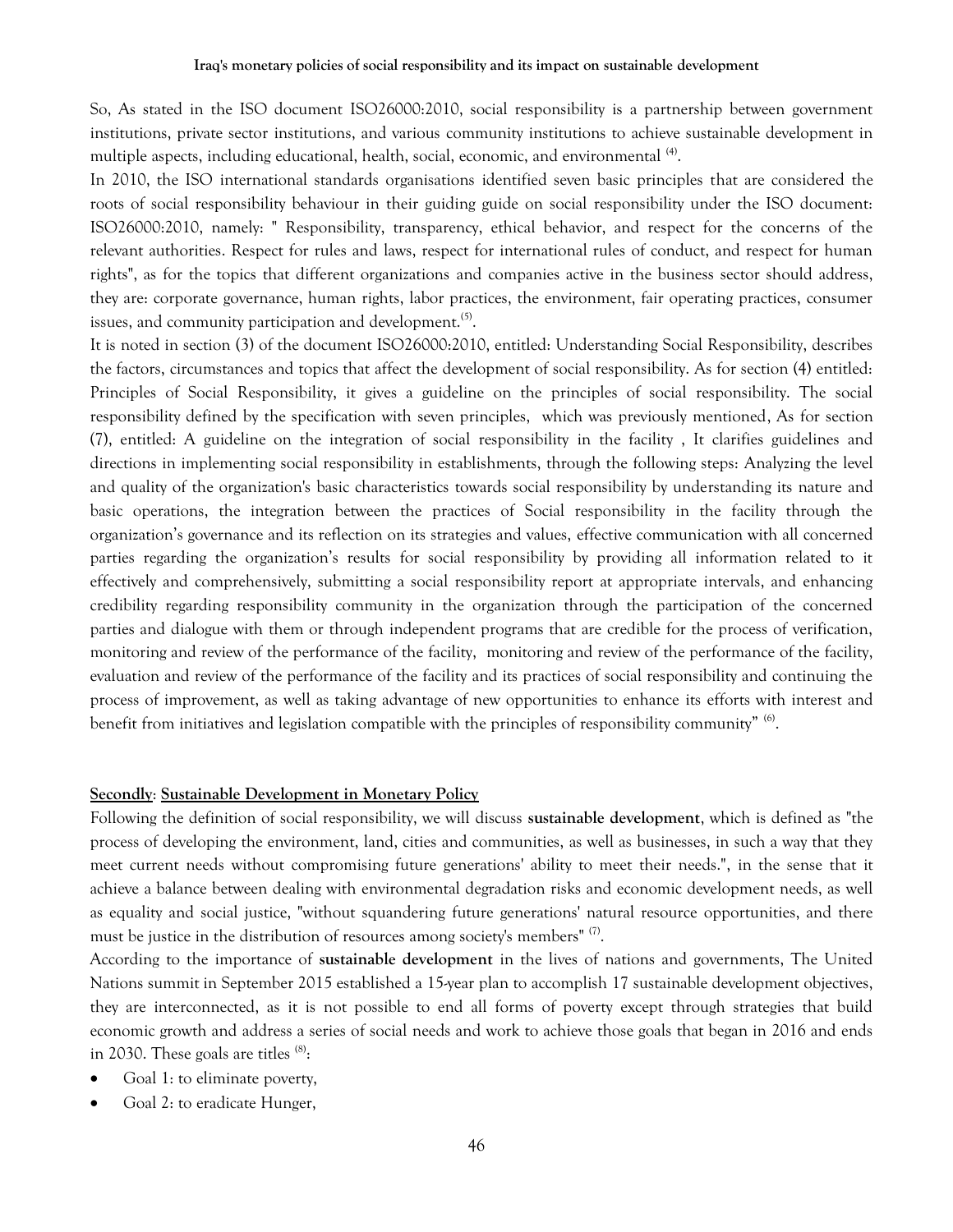- Goal 3: Good health and well-being,
- Goal 4: quality education,
- Goal 5: gender equality,
- Goal 6: Clean water and hygiene,
- Goal 7: clean and affordable energy,
- Goal 8: decent work and economic growth,
- Goal 9: Industry, Innovation and Infrastructure,
- Goal 10: reduce inequalities,
- Goal 11: sustainable cities and communities,
- Goal 12: Consumption and production within sustainable patterns.
- Goal 13: climate action,
- Goal 14: Protect life under water,
- Goal 15: Protect life on the earth,
- Goal 16: Peace, justice and strong institutions,
- Goal 17: Partnerships to achieve the goals.

Three factors are particularly important here: on the level of economic growth, on the level of social advancement, which covers poverty, education, and health care, and on the level of environmental protection. All of this is done within the framework of meeting the needs of the present without compromising the ability of future generations to meet their needs<sup>(9)</sup>.

The Iraqi reality at the level of sustainable development indicates that Iraq due to the circumstances that it has experienced during the last several decades, has not given attention to the issue of sustainable development in comparison to the importance that the world gives to this issue, in many cases, priorities are still given to security and not to human development, welfare and prosperity, and the Human Development Index indicates, as an important guide that covers a wide range of educational, health, environmental, and other factors, Iraq rose from 76th place in the world in 1990 to 127th place in 1995,also, Iraq along with Somalia and the Palestinian Territories was not included in the 2010 ranking, while, it was rated 132 internationally in 2011, and its rank reached 120 in 2018. Iraq, for its part, provided 25 surveys and statistics on conditions that are compatible with sustainable development during the period between 2004-2015, including: the employment and unemployment survey for the years 2004, 2005, 2006 and 2008, the survey of living conditions for the year 2004, the environmental survey of the activity of medical services in Iraq for the year 2008, and a survey of Analysis of food security and vulnerable groups for the years 2005 and 2007, the survey of the poverty and maternal mortality map for the year 2013, and others, a number of different reports were also issued on situations related to sustainable development, in cooperation with several ministries, including: The National Human Development Report for the year 2014, the report on the line poverty and features of poverty in Iraq for the year 2009, the report of national indicators to monitor the millennium development goals for the year 2009, the report of the food deficit in Iraq for the year 2010, the report of the millennium development goals in Iraq for the year 2014 and a look beyond the year 2015, and others<sup>(10)</sup>. To track the indicators that are concerned with sustainable development in Iraq, it is noted, on the level of some important indicators; see Table (1), the following:

**1. On the field of poverty**: the available indicators present a negative and contradictory vision, the contradiction is that the overall domestic product rose between 2004 and 2018 significantly, from about \$37 billion in 2004 to \$135 billion in 2010, to about \$172 billion in 2015 then to about 225 billion dollars in 2018, and the average per capita income amounted to about 1391, 4487, 4900 and 4710 dollars for the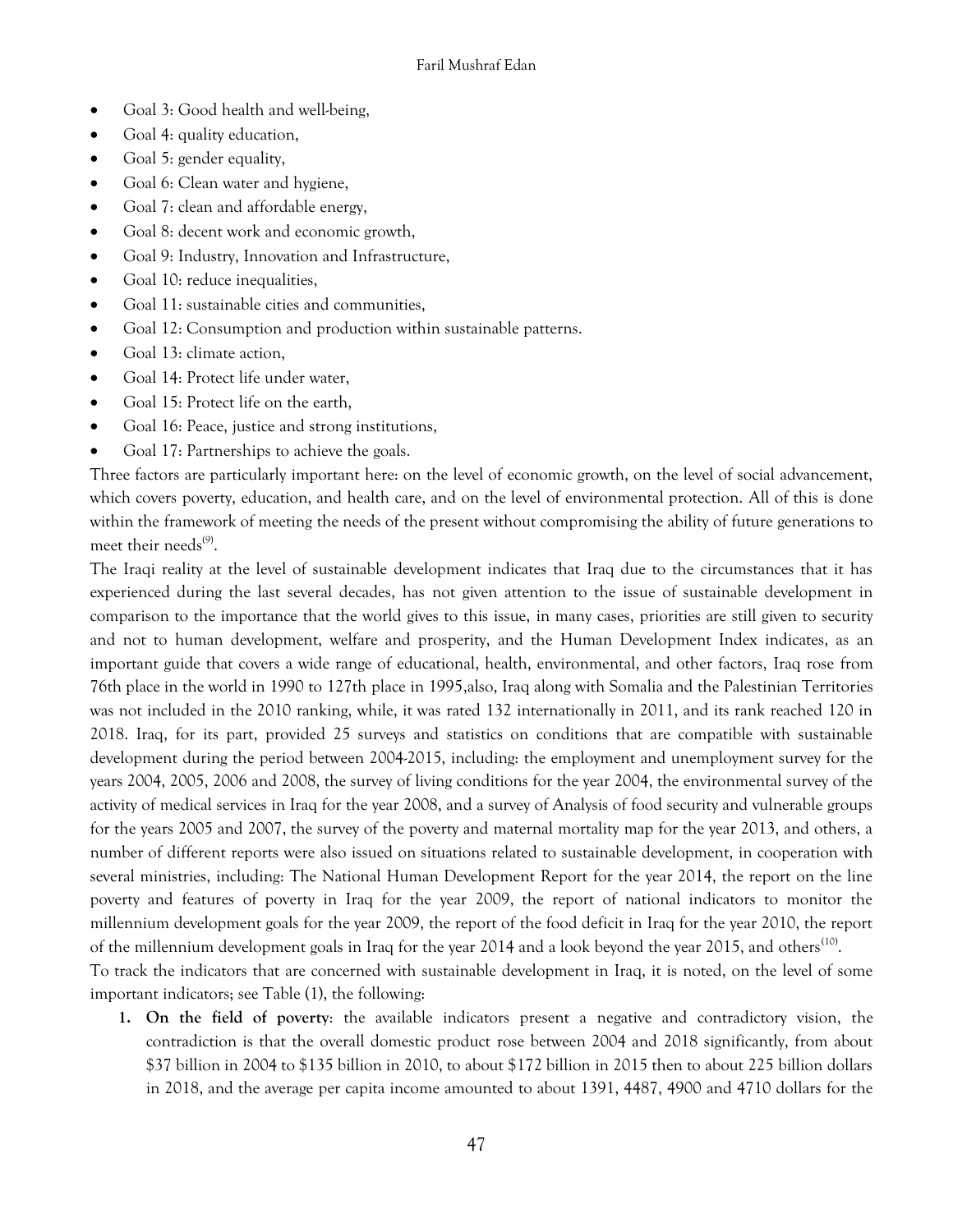years 2004, 2010, 2015 and 2018, respectively<sup>(11)</sup>, although the amount of resources spent on the federal budget is relatively a means of distributing wealth, poverty levels in Iraq are high, which indicates a weakness in the fair distribution of resources among citizens, and it was estimated at 22.5% of the population in 2014.

**2. In the field of education**: The education system has witnessed a relative decline in the quantity, level and type of education, during the past decades for various reasons, the matter is not related to literacy, although illiteracy indicators have witnessed a relative increase in recent years, as the percentage of enrollment in primary education decreased from 96% in 2014 to about 92.9% in 2016, but it witnessed an increase in secondary education enrollment from about 54.3% of the total age group covered in 2014 to about 57.4% in 2016 (excluding the Kurdistan region and the governorates of Nineveh and Anbar) $(12)$ .

| Indicator, and some sub-indicators/year                          |                                                                                     | 2004           | 2006                     | 2008                     | 2010           | 2012 | 2014          |
|------------------------------------------------------------------|-------------------------------------------------------------------------------------|----------------|--------------------------|--------------------------|----------------|------|---------------|
| Goal: Eliminate                                                  | The percentage of the population<br>whose income is less than one dollar<br>per day | 15.4           | 23.2                     |                          |                | 18.9 | 22.5          |
| poverty                                                          | Population that does not have a<br>minimum dietary energy in take                   | 22             | 18.9                     |                          | 6              | 10   |               |
|                                                                  | food insecure population                                                            | 15.4           | 3.1                      | 3.1                      | 3.1            | 3.1  | 3.1           |
| Goal: Achieving                                                  | Enrollment rate in primary education                                                | 86.6           | 85.8                     | 89.2                     | 90.4           | 87.7 |               |
| primary education                                                | Literacy rate for ages 15-24                                                        | 74             | $\overline{\phantom{0}}$ | 83.9                     | 85.5           | 83.5 | 84.8          |
| Goal: Promoting<br>gender equality                               | Ratio of females to males who can<br>read and write ages 15-24                      | 91.4           | 91.4                     | $\overline{\phantom{a}}$ | 91             | 91   | 92            |
| and empowering<br>women                                          | Percentage of women in parliament                                                   | 25             | 27.3                     | 27                       | 27             | 25.7 | 25.7          |
| Goal: Reducing the<br>infant mortality<br>rate                   | Mortality rate under 5 years per 10,000<br>births                                   |                | 41                       | 30                       | 39             | 37.2 | 21.7          |
| Goal: Improving<br>maternal health                               | Maternal mortality ratio per 100,000<br>live births                                 | 193            | 84                       | 84                       | 82.8           | 35   | 3.1           |
|                                                                  | HIV infection rate                                                                  | $\overline{2}$ | 5                        | $\overline{a}$           | 11             | 12   | 12            |
| Goal: Fighting<br>HIV and other                                  | Malaria incidence per 100,000<br>population                                         | 0.03           | 0.1                      | 0.03                     | 0.03           | 0.01 | $\mathcal{O}$ |
| diseases                                                         | The incidence of tuberculosis per<br>100,000 population                             | 13.6           | 12.4                     | 3.6                      | 27.5           |      |               |
| Goal: Ensuring the<br>provision of                               | Percentage of the population with const<br>access to safe drinking water            | 54             | 84.8                     | 83.7                     | 86.8           | 86.2 | 90.6          |
| reasons for the<br>survival of the<br>environment                | Percentage of the population with acce<br>to sanitation                             | 70             | 92.3                     | 83.9                     | $\blacksquare$ | 51.3 | 56.3          |
| Goal: Establishing<br>a global<br>partnership for<br>development | Unemployment rate for ages 15-24<br>48                                              | 29.6           | 30.3                     | 30                       | $\blacksquare$ | 22.8 | 21.9          |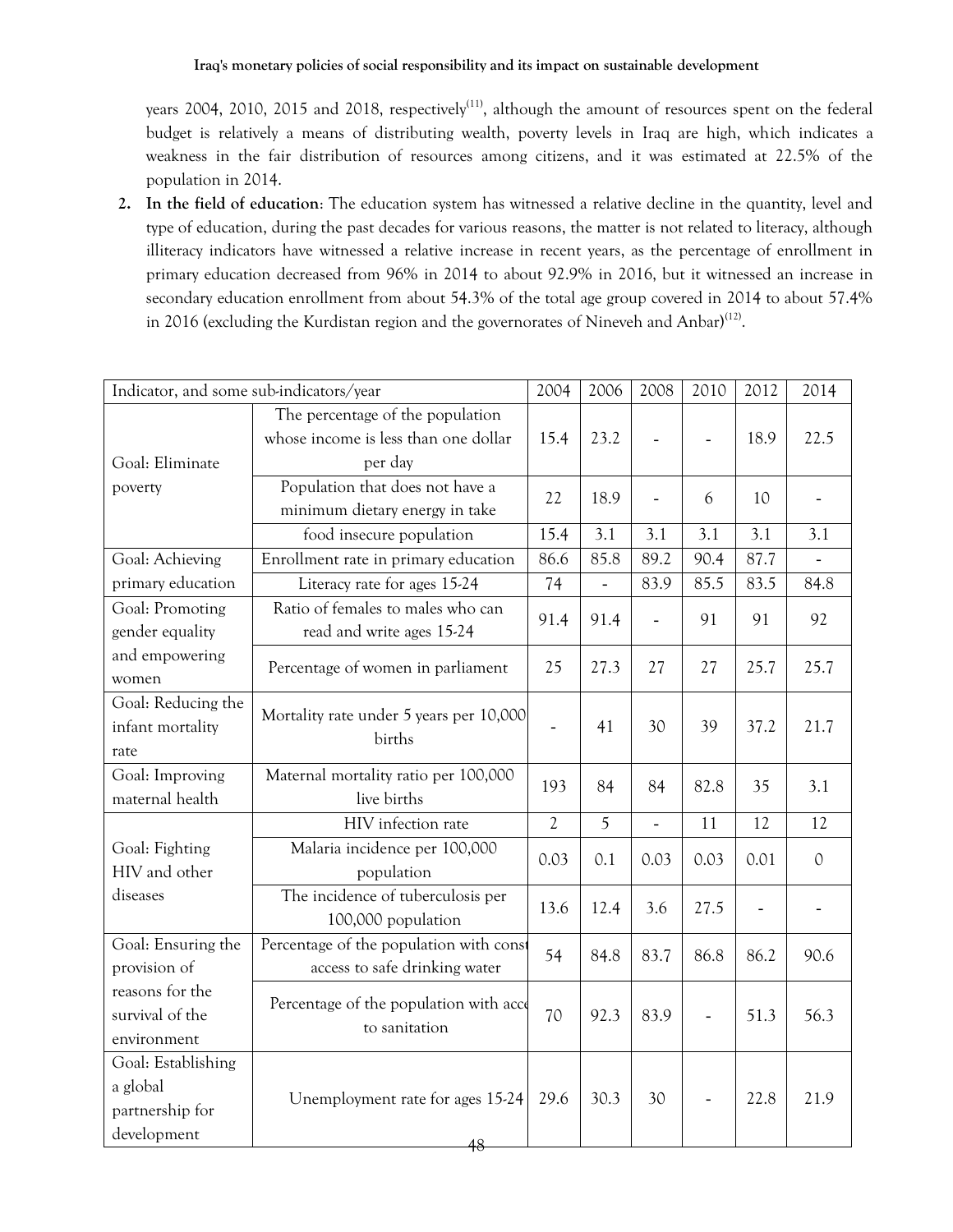Resors :Hana Saad Muhammad Shabib, Evaluating Sustainable Development Statistics in Iraq (2004- 2014), Journal of the College of Education for Girls for Human Sciences, Issue 21, University of Kufa, 2018, pp. 870-871.

- **3. In terms of promoting gender equality and women's empowerment:** In recent decades, Iraq has witnessed a trend towards achieving equal opportunities for males and females, and the issue remains cultural rather than legal or institutional.
- **4. In terms of reducing child mortality**: Iraq has achieved good rates during the past years, as the ratio decreased from about 41 deaths per 10,000 births under the age of five years in 2006 to around 21.7 deaths per 10,000 births in 2014.
- **5. In terms of improving the health of mothers**: Iraq has made progress in improving the health of mothers by lowering maternal mortality rates during live delivery from over 193 fatalities per 100,000 live births in 2004 to around 30.1 cases in 2014.
- **6. In terms of disease control**: Although Iraq witnessed the spread of some diseases, including: tuberculosis and cholera, it witnessed an increase in the number of AIDS cases from two diagnosed cases in 2004 to 241 diagnosed cases in 2018<sup>(13)</sup>.
- **7. In terms of ensuring the provision of the reasons for the survival of the environment**: It is noted that the meaning of the environment is broad, and its indicators include pollution in the air and water, desertification and the weakening of biodiversity and others, what matters here is what is available of drinking water, which is being followed to cover most of the population's needs, and what is available of sanitation, which is also witnessing a gradual expansion to cover most of the population's need  $^{(14)}$ .
- **8. On the terms of establishing a global partnership for development**: Iraq has been open to cooperation with international institutions in order to help Iraq improve its position within the framework of approved global indicators. Among those institutions: the World Bank, the International Monetary Fund and other various institutions.

Table 1: Iraq Millennium Development Goals Indicators Database for Selected Years, 2004-2014, with percent:

As for monetary policy, which simply means: the use of monetary tools to influence the money supply in the financial markets, with the intent of regulating economic performance to be able to: full use of resources, price stability, achieving balance in the balance of payments, and achieving long-term economic stability, in relation to sustainable development, as long as the goals of sustainable development are: economic development, achieving social progress at the levels of combating poverty, raising education and increasing the level of health services, as well as protecting the environment, meaning that monetary policy actually includes sustainable development goals in achieving those goals, to achieve These goals indicate the existence of economic stability, which is a goal of monetary policies, as the economy cannot reach the stage of stability and withstand shocks unless the monetary policy goals are achieved. The latter uses its tools in order to maintain price and exchange rate stability and the safety of the banking sector, reduce inflation and balance in the balance of payments and finance the deficit through internal debt, and the monetary authorities' support for sustainable development will bring them a fair distribution of wealth and reduce economic costs on the production sector and the environment, and others. More importantly, it is part of the socio-economic responsibilities that these authorities have to launch initiatives to stimulate society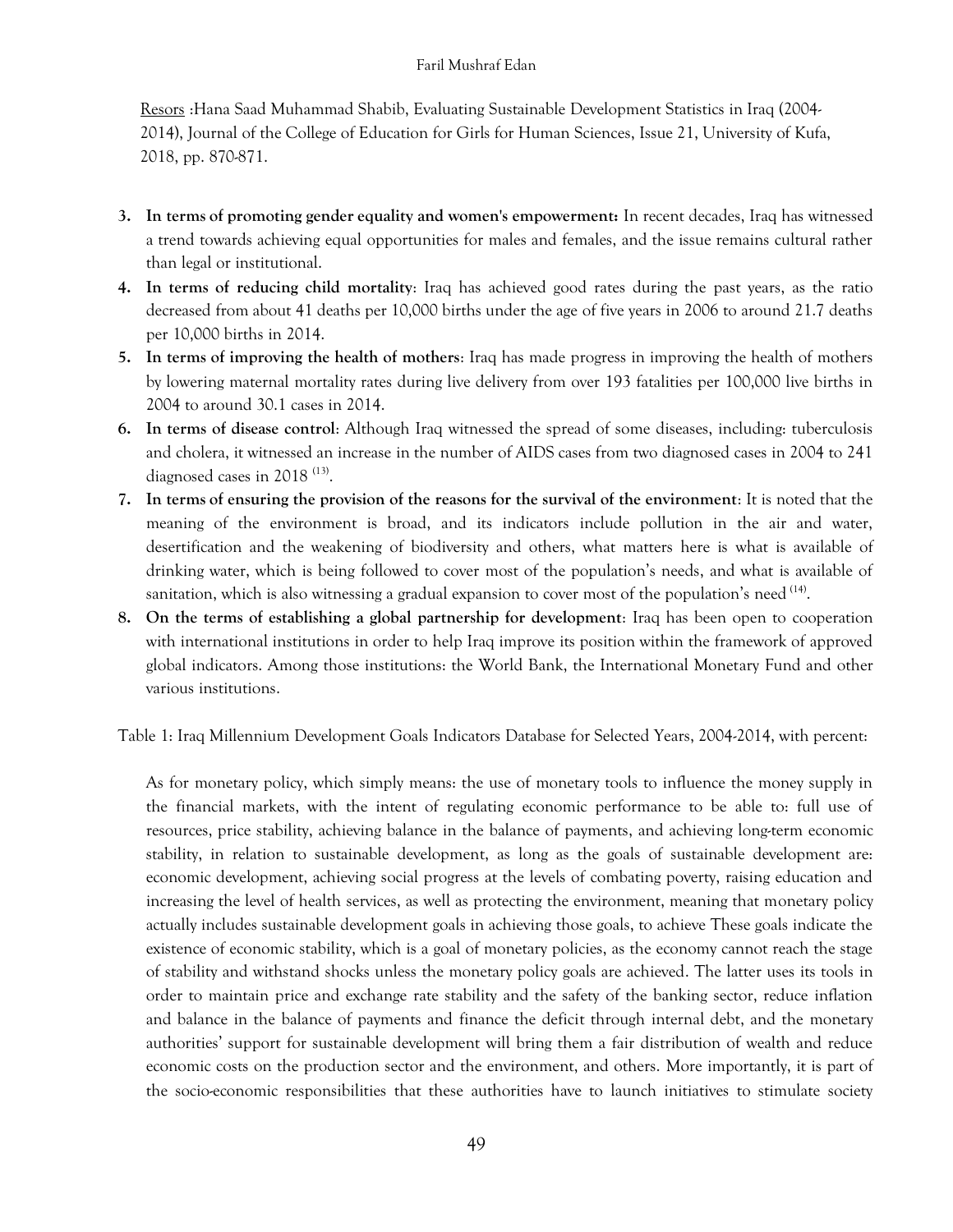economically in various labor markets, protect financial stability, as well as support corporate governance, especially in the banking sector, to be able to perform its tasks in the national economy, as well as enhance the financial inclusion of individuals . The important question facing monetary policies is: Providing an appropriate environment for development, which requires: securing the stability of the financial system from any negative economic development, strengthening cooperation between the fiscal and monetary policies, especially at the levels of price stability, supporting social protection networks, and enhancing and monitoring the financial inclusion of individuals so that they do not It causes problems in the operations of borrowing credit, not the capitalist, and thus causes social instability, and the extent to which banking services are in harmony with development needs, in addition to continuing compliance with international compliance requirements related to cross-border financial crimes in which national banks may be involved, and strengthening the monetary policy for saving and investment in sectors diversified productivity, and finally strengthening the principles of governance in a way that enhances confidence in the national banking sector <sup>(15)</sup>.

And noting the use of monetary policy to support sustainable development in Iraq, point out that the monetary authorities used several tools, including:

- **1.** The average of exchange rate to influence economic growth and maintain the purchasing power of the national currency, Iraq achieved increasing financial stability throughout the years 2017 and 2018, as the Central Bank's performance in the exchange rate succeeded in raising the value of the national currency by 1.43 percent in 2017, and by 0.99 percent in 2018 (16), before resorting to reducing it towards the end of 2020.
- **2.** The discount rate on the volume of cash liquidity, which is related to the interest rate on the money that the Central Bank lends to commercial banks to cover their liquidity needs from the currency, and as long as Iraq suffers from slow growth, the process is supposed to be based on reducing the trend on the discount rate to give banks greater money and ability to Implementation of its projects and programs with credit to borrowers at lower interest rates, In other words, the end of encouraging borrowing and promoting economic activity, and setting the discount rate, it is noted that it reached: 6%, 7%, 16%, 20%, 15%, 7%, 6%, 6%, 5.8%, 5.29%, 4.96%, and 4.73% and 5% during the period between 2004-2016, respectively, noting that Iraq is witnessing actual applications based on a low volume of cash credit, which averaged about 9.2% during the period between 2006-2016,it establishes stricter limitations for the amount of the legal reserve in banks, which fell from around 25% in 2004 to 20% before September 2010, then to 15%, and subsequently to 12% of assets when evaluating capital adequacy, to avoid financial hazards<sup> $(17)$ </sup>, this reduces the demand for commercial banks to borrow from the central bank.
- **3.** Credit and incentive initiatives to target unemployment and poverty, including as the Central Bank presented an initiative of (6) trillion Iraqi dinars in 2018 to stimulate small and medium enterprises, of which 1.823 trillion was launched through various banks in 2018<sup>(18)</sup>.

#### **Third: Social Responsibility in Monetary Policy**

The analysis of the social responsibility activities accompanying the sustainable development of monetary policies, requires treatments on several levels: economic development, social stability, environmental protection and institutional governance, using initiatives commensurate with international standards and practices, including: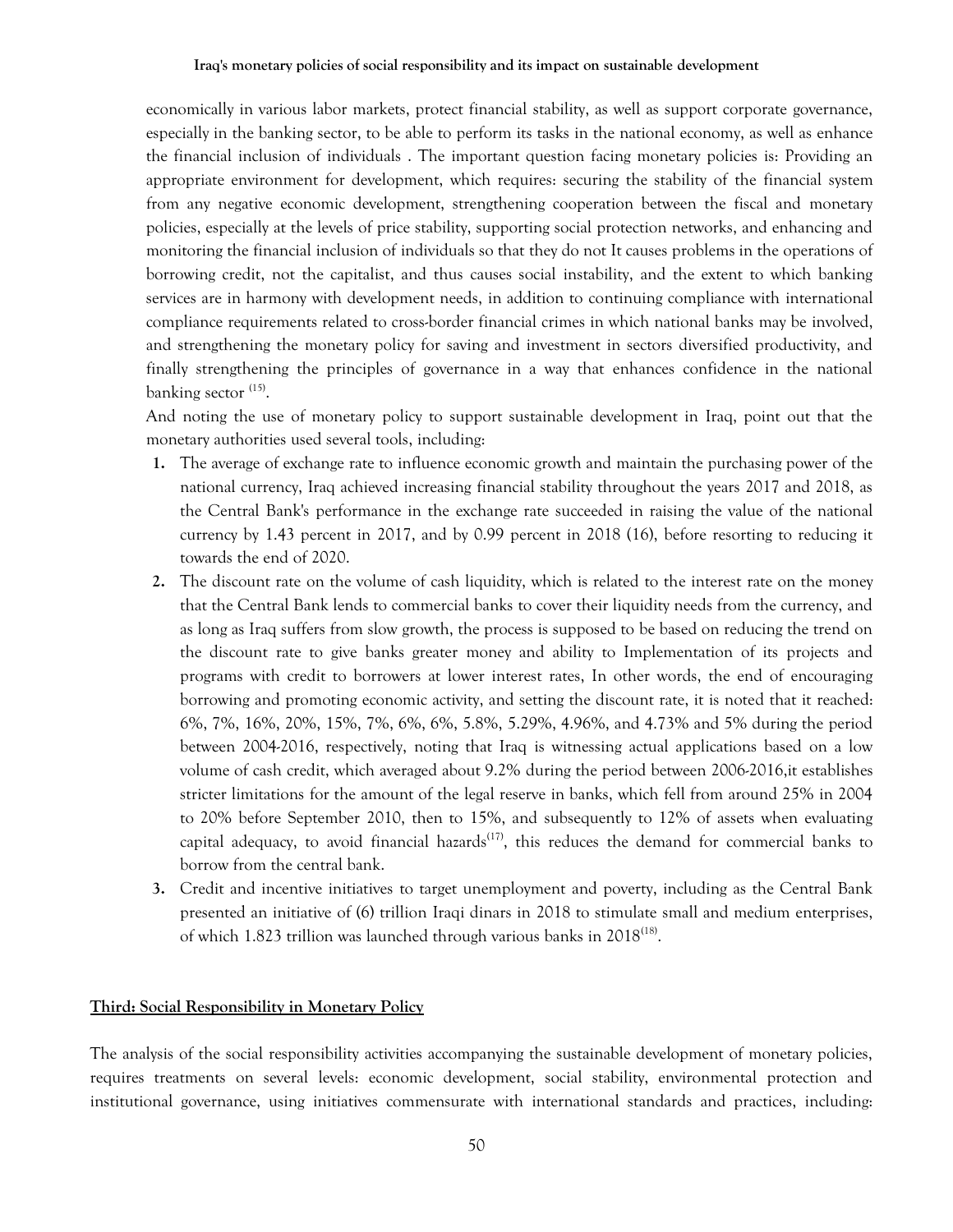taking into account environmental and health systems, achieving development and welfare, achieving social justice, and corporate governance, organizational,…and realizing that the goal is no longer linked to the achievement of development per se, but that there must be a balance between the interests of current and future generations, at the economic, social, environmental and institutional levels<sup>(19)</sup>.

Regarding to the Central Bank of Iraq's dealing with the monetary policies it approved, with the issues of social responsibility, which were raised by the ISO document: ISO26000:2010, it is what can be detailed as follows<sup>(20)</sup>:

- **1.** Institutional governance, which is, providing a vision of enabling the authorities responsible for monetary policy to assume responsibility for their activities and decisions, it should be mentioned that the Central Bank of Iraq took the initiative to issue a governance guide for financial institutions, taking into consideration compliance with international practices and Iraqi laws, and enabling the bank to follow up on the activities and operations banks and protect the rights of depositors, shareholders and stakeholders.
- **2.** Human rights, which fall under the category: Economic and cultural rights and the Central Bank of Iraq took the initiative to achieve packages of guarantees and needs for the bank's employees, including loans, training and others.
- **3.** The work and environment practices, which is related to the practices and relationships of the bank, including: employment, working conditions, occupational health and safety, and others; the Bank issued standards for job behavior and work ethics, and the distinguished employee award, as well as following procedures that do not harm the environment and providing health care for the bank's employees.
- **4.** Consumer issues, according to the bank provides services, rather than tangible goods, it was interested in marketing its products using techniques that considered fair shopping practices, health and safety, data protection and privacy, and it published a consumer protection guide, as well as banking awareness and protection brochures the public, Also the establishment of a deposit insurance company, which contributes to enhancing banking stability.
- **5.** Community participation and development, realizing that community development is a moral societal responsibility that does not fall on any institution, but rather a participatory responsibility, upon which the Bank took the initiative to present initiatives, including: an initiative with 6 trillion dinars presented to various banks for the purpose of supporting small and medium enterprises, and launching an initiative to empower humanitarian and environmental activities and projects, the launch of the Islamic finance initiative, also, salary settlement initiative launching in order to enhance financial inclusion, and other initiatives.

This does not deny that the central bank's goal is to achieve monetary stability, through the stability of the exchange rate of the national currency, and price stability, in a way that helps provide a stimulating environment for development, nevertheless, the Bank is committed, as noted, from our point of view, to work according to a methodology that takes into account the achievement of:

**1. Economic development:** through supporting everything that stimulates growth and its does not conflict with the legislation that governs the bank's operations, the targeted economic growth according to the strategy of the Central Bank 2016-2020 can only be read by realizing the size of the responsibility on the bank in order to achieve monetary stability, this comes after Iraq released the national strategy for poverty reduction for the period 2018-2022, as well as the national development Plan for the period 2018-2022, both of which include integrated measures that necessitate coordination between state institutions and private sector cooperation in order to advance Iraq's reality in various fields, and according to the Ministry of Planning's first voluntary report in 2019 on development objectives, the development plan that has been established can fulfill a significant portion of the United Nations' sustainable development goals until 2030, particularly at the levels: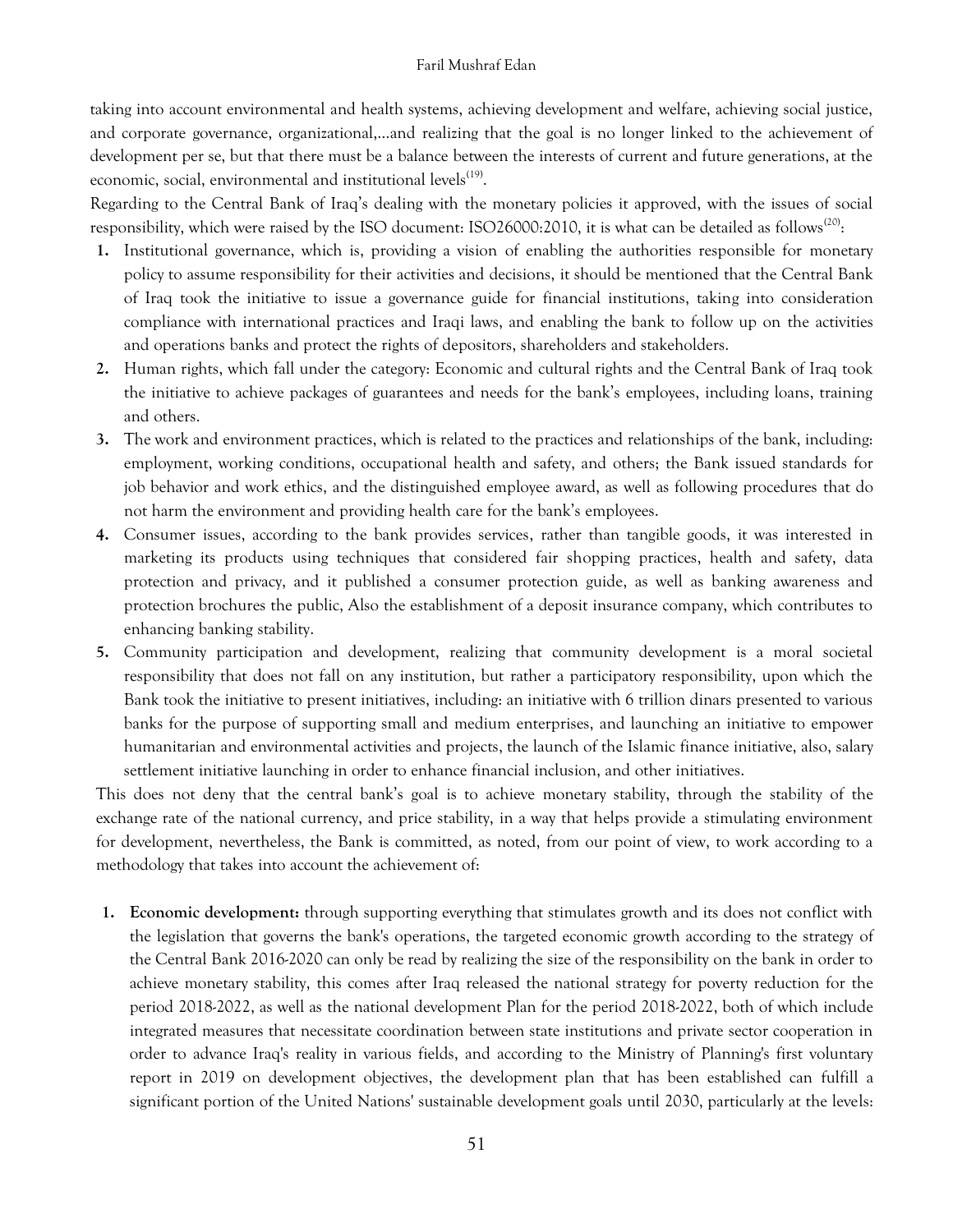excellent governance and engagement of the private sector in development and raising the size of the non-oil sector's contribution to GDP<sup>(21)</sup>.

- **2. Social development:** at the levels (poverty, education, and health), the most important of which is credit support of approximately 6 trillion Iraqi dinars in 2018, realizing that the revitalization and empowerment of society: reducing unemployment and poverty and raising the level of health services, will lead to increased levels of education and training, all of which will contribute to interest in revitalizing the economy, Iraq still requires solidarity banking initiatives that contribute to progress and community stability, such as establishing a fund to support housing at preferential prices financed from the banking sector's surplus profits, distributing its services equally among all of Iraq's governorates, or the bank and banking sector entering as an investor, according a central plan, in various sectors and being innovative in the local market.
- **3. Environmental protection**: Although Iraq has established institutional structures to support the environment; its measures are still limited to this day, compared to the extent of the environmental problem in the country. And the bank's procedures related to environmental protection are still limited to its narrow meaning: that the bank does not pollute the environment, and not in the sense of protecting the vital resources of the Iraqi state in a way that does not harm the future of future generations.

The social responsibility of monetary policy includes two components: giving attention to the policies of the Central Bank to contribute to the long-term welfare of society, and having a relationship with stakeholders and society in general. And that the Central Bank's contribution to the well-being of society does not consist only of achieving economic value, but includes: "achieving value in three areas: value creation through the production of goods and services and through the creation of job opportunities and sources of income, and the impact of the bank's operations on individuals inside and outside it, such as sound working relationships, health and safety, and the effects of the Bank's business and activities on the natural environment. Furthermore, the bank's relationship is not determined with the stakeholders, i.e. the banking sector only, but rather it serves the community as a whole. The bank is not only responsible for the banks and the currency, but there is a contribution to the economic and social conditions, and here social responsibility is integrated into the message, vision and philosophy of the bank. And also within the rules and principles of the Bank, and considering social responsibility as one of its responsibilities related to its work tasks,… the social responsibility of monetary policies is an important tool to reach the goal of stability, a goal linked to various dimensions, which has become included in the meaning of sustainable development.

"If we want to talk about the central bank's contribution to development, it is primarily a financial contribution," Dr. Sinan al-Shabibi, the previous governor of the Central Bank of Iraq (2003-2012), and he continued "Those who follow monetary policy should not reduce the Central Bank's developmental contribution, such as working on price stability credit regulation and financial stability the bank operates in accordance with its aims to promote sustainable development, according to item 3 of the Bank Law, the Bank works in line with its objectives to promote sustainable development. However, the objectives of price and financial stability remain the priority in all cases. The set of monetary policy should appreciate the importance of the relative weight of both stability and development, which applies to the details of monetary policy and its indicators. The issue of choosing between stability and development acquires special importance when the country's resources are scarce,.. The central bank serves development and creates the appropriate environment for it by achieving monetary and economic stability, we are not only talking about saving, and the cash reserve is used only when the government's resources are depleted or on the way to depletion, while saving is used when there are not enough resources. To clarify this point, item 3 of the Central Bank Law<sup>(22)</sup> includes a stabilizing part and a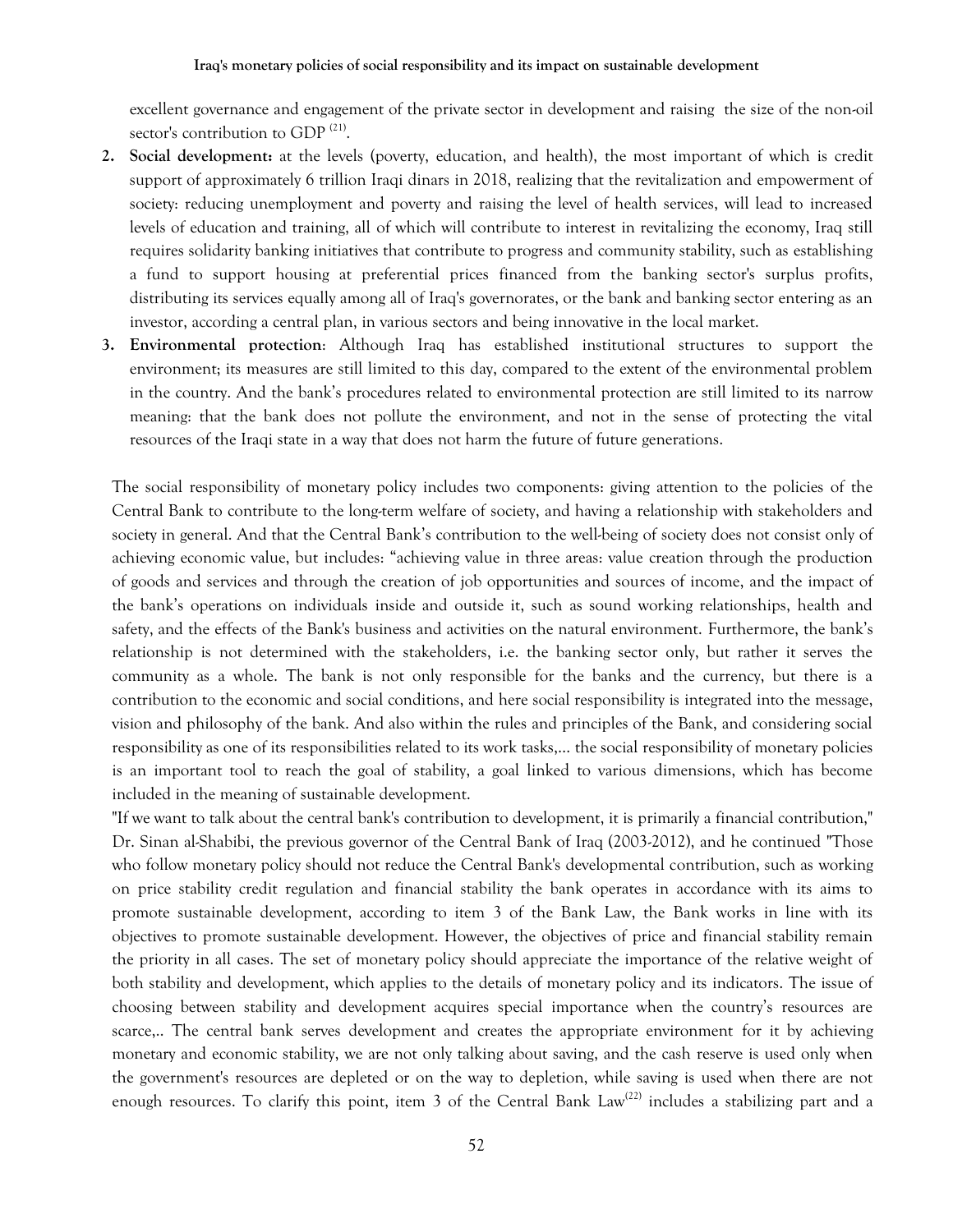developmental part. Bank deposits in the various bank facilities remain in the central bank and the bank does not release them to the market (by tightening and restricting its monetary policy) because of the inflationary situation in this market there is a need for economic stability.

However, but these deposits will go to the market (by easing monetary policy) if there is a deflationary situation, such as the situation experienced by the Iraqi economy (in the wake of the financial crisis after 2014). This movement between the bank and the market is determined by the monetary policy indicators that the bank uses as a policy,...

The global financial crisis has led the Central Bank to enter into the field of quantitative management policy, according to which the Central Bank has tended to print money and lend it to banks. What encourages this policy is the prevailing recession, which makes the goal of monetary policy to move from a case of fighting inflation to activating growth. The contribution of the Central Bank to development is either by easing monetary policy and not tightening it, or by creating conditions for financial facilities for developmental use. Inflation occupies a lower importance, and therefore financial lending or financial assistance and its generation of growth acquires greater importance. The bank's lending to projects is long-term, but any developmental nature of monetary policy must be directed by policies and not money, such as low interest rates or a reduction in the legal reserve. We must be careful of depleting the reserves, as this will require a devaluation of the dinar. The bank's initiative should have focused on adopting a very low monetary policy, which would provide the banks with funds used for development. In this case, the central bank will remain loyal to its monetary policy. The options for the central bank's lending initiative require either printing money or using the reserves or reducing the size of the monetary policy elements, which will lead to the loss of basic elements used in fighting inflation, and all of this has undesirable consequences, the most important of which is weak purchasing power and weak exchange rate. This requires coordination with fiscal policy, and reduce the deficit to a large extent through sharp austerity, with the intention of continuing to protect the exchange rate and the stability of domestic prices"<sup>(23)</sup>.

"Among the means available to any country to achieve economic policy and to obtain the best results in terms of economic and social indicators is the rational use of fiscal and monetary policies," said Majed Al-Suri, an economic expert. In terms of monetary policy, the major goal is to achieve economic stability by increasing confidence in the Iraqi dinar, and work on stabilising its price, combating inflation, and finally using the mechanisms of this policy in conjunction with fiscal policy to achieve economic balance. Above all, this necessitates the establishment of a well-defined economic plan that is connected to national development goals. Iraq's monetary policy has succeeded in achieving its most important objectives, namely, exchange rate stability and increased trust in the Iraqi dinar. Where the dollar exchange rate decreased from approximately 3000 dinars per dollar before 2003, to 1166 dinars per dollar in 2014. The monetary policy was also able to reduce inflation, from 60-70% in 2003 to less than 3% in 2014;monetary policy was able to build sovereign cash reserves in global currencies and gold, as a cover for the local currency, and as a guarantee of economic stability, to prevent economic shocks. Currently, in order to reach: Reducing the monetary mass in circulation, facilitating arithmetic dealing with currency numbers, and improving the payment system, and facilitating the process of formulating price policy and limiting inflationary jumps in prices.. The strength of any currency stems from the strength of its economy. As any rise or fall in oil prices, will lead to a rise or fall in Iraqi oil revenues and a rise or fall in international prices for consumer, production and service material  $(24)$ .

The Central Bank realizes that good governance or management, economic growth, community development, human development and environmental protection are not related to technical standards only, according to the ISO document: ISO26000:2010, also related to the existence of societal and humanitarian goals for the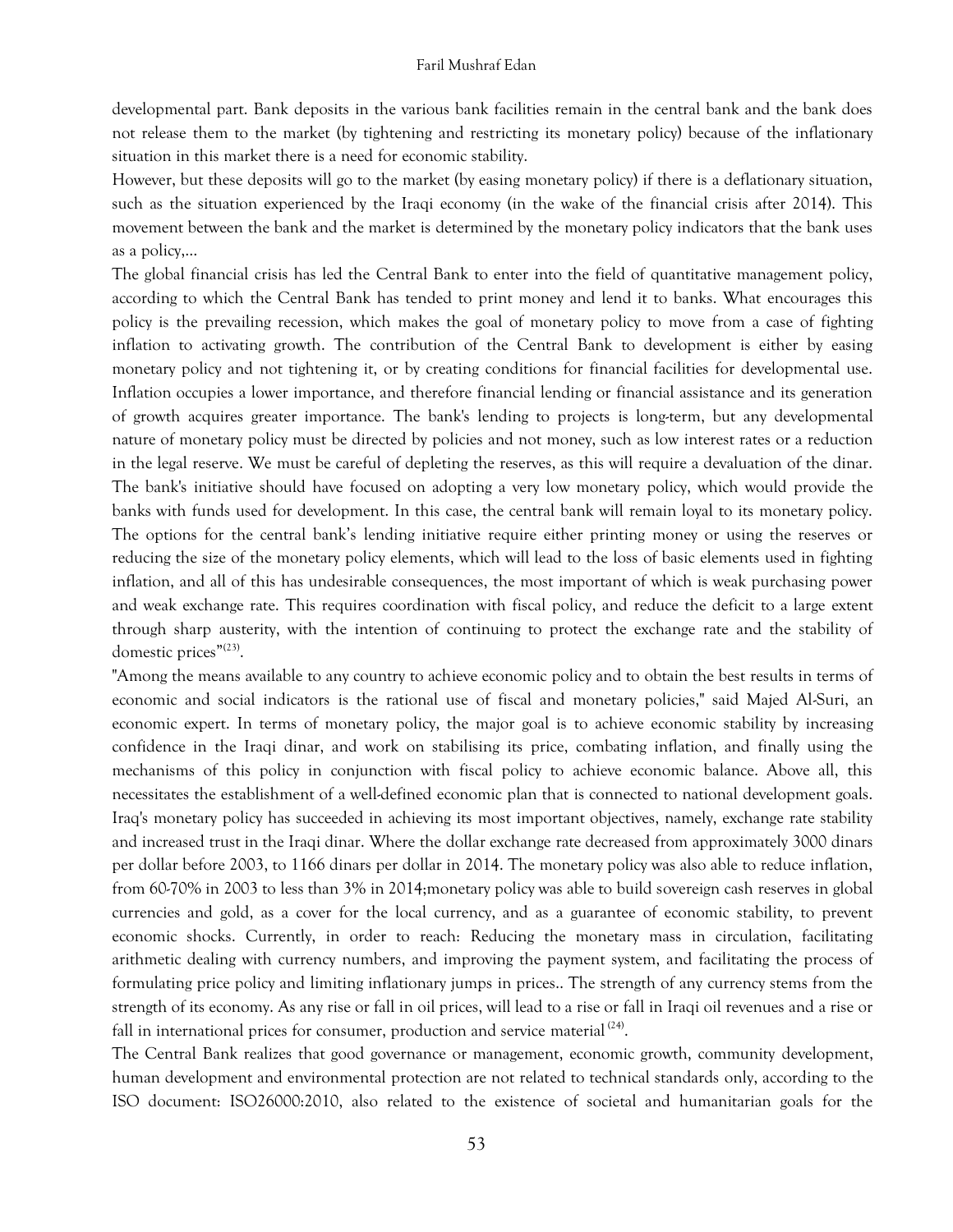performance of each institution, and those goals expand in their scope within the framework of what is known as sustainable development, namely: decent work, supporting economic growth, and others, however, the central bank needs to establish a unit or department that is responsible for: (Social Responsibility), whose job is to work according to a clear strategy based on the pillars emphasized by international practices, namely: governance, economic growth, community development, and environmental protection.

## **Finally, the conclusions were reached:**

- **1.** The meaning of social responsibility is the responsibility of the facility or the business sector towards the effects of its decisions and activities on individuals, society and the environment, in a way that its behaviour and activities express a contribution to sustainable development, including a contribution to all sectors.
- **2.** The ISO organization has tended to set international standards that are imposed on every production or activity carried out by an institution, in order to ensure its compatibility with the general principle advocated by the ISO, and these standards are no longer limited to the industrial and commercial, but, it also focused on the services sector, including: policies, and performance, through attention to total quality management, and within this framework ISO developed international standards, including the principle of social responsibility to be applicable towards sustainable development.
- **3.** The standards that were developed to deal with the social responsibility of policies are guiding standards, which were developed within the framework of a document known as: ISO26000:2010, located under the name: The International Standard for Social Responsibility. Before issuing that document, the work of social responsibility was limited to companies, however, within the framework of this document it has become applied to the services sector including policies, as the ISO organization does not focus only on the industrial or commercial nature of business, but also focuses on all facilities and policies.
- **4.** Iraq has tended to abide by many international institutions, and what they propose or set of standards, so that its performance and the monetary policies it sets adhere to international standards, and to show its commitment to the principles of governance in a way that is commensurate with the banking sector in general in Iraq to keep pace with global developments. the systems, management and policies of the Central Bank became in line with international standards issued by the institutions with which the bank cooperates, including: the International Finance Corporation, the Economic Cooperation Organization, the Basel Committee on Banking Supervision, and the Accounting and Auditing Organization for Islamic Financial Institutions, and became committed to the practical applications of international accounting standards, international standards for reporting or financial disclosure FRS for the banking industry.

The Central Bank has tended to implement quality management systems since it announced its commitment in 2015 to the document (ISO26000: 2010), as well as to meeting the requirements of the document (ISO9001: 2015). The Bank obtained the Quality System Certificate in the field of cash management by: The British Grant Authority, which helps the Central Bank to develop and control the quality and performance of its operations.

The following are some recommendations:

**1.** The axes of sustainable development that need targeting and intervention from the Central Bank be monitored over the course of the next strategic plan of the Central Bank within the framework of bracing the priorities that the Central Bank can intervene in according to a gradual plan that is consistent and integrated with the plans of other financial, economic and social institutions in the country, and in accordance with Iraq's international obligations.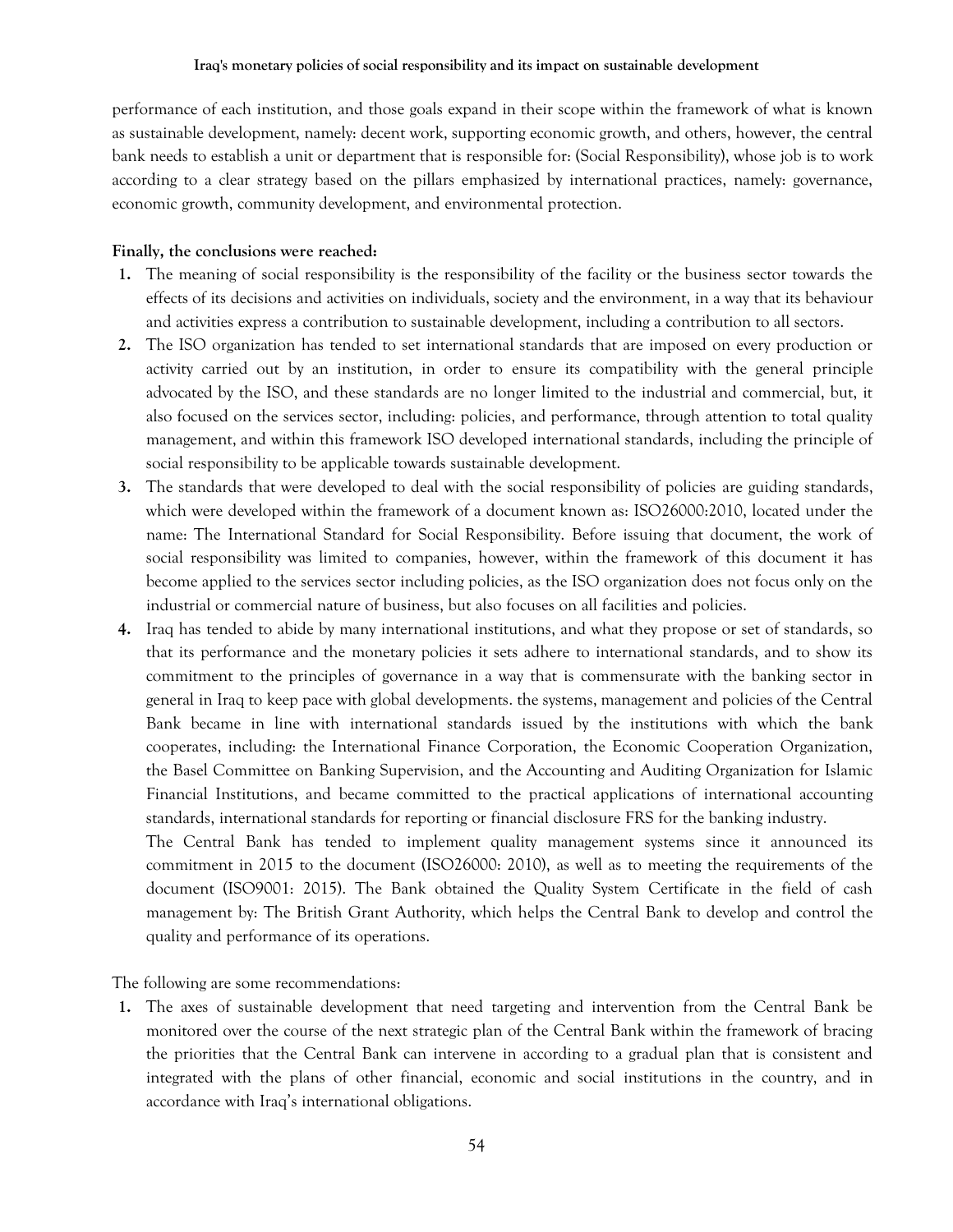- **2.** The societal aspect is not linked to a specific point. Rather, what Iraq has suffered and witnessed requires a comprehensive treatment, and since that the volume of Iraq's financial resources are limited, there must be a higher authority planning or organizing the financing of activities within the classification: sustainable development within a purposeful vision, for example, targeting the achievement of sustainable development for geographically selected areas distributed over the geography of Iraq in a way that ensures the achievement of social justice.
- **3.** It is necessary to start achieving sustainable development on the part of monetary policies, by activating the sectors that are capable of controlling many economic and environmental sectors and achieving social stability, for example: activating the tourism sector, supporting training and empowerment to open new markets inside and outside Iraq, and pushing for the innovation of environmentally friendly technology that fits the situation of Iraq.

# **References**

- **1.** Ihdaa Basim Dawood, Civil responsibility for Unfair Competition work, DhiQar University Scientific Journal, No. 14, DhiQar University, 2019, pp. 81-82.
- **2.** Hussein Abdul Muttalib Al-Asraj, Activating the role of corporate social responsibility in economic and social development in the Arab countries, the Saudi Network for Social Responsibility, on 7September2016, at the link: [http://csrsa.net/post/687.](http://csrsa.net/post/687)
- **3.** Abdullah Mohammed Lashiba,Social Responsibility, Al-Ittihad UAE newspaper, on 9January 2017.
- **4.** Afrabint Hasher bin Mani Al Maktoum,A reading of the concept of social responsibility, Al Bayan Emirati newspaper, on7 May 2011.
- **5.** ISO 26000:2010- Social responsibility, in: [http://www.iso.org:80/iso/home/standards/iso26000.](http://www.iso.org/iso/home/standards/iso26000)
- **6.** Awad Salem Al-Harbi, Social responsibility in light of the international standard ISO 26000, Al-Eqtisadiah newspaper, dated 21March, 2011.
- **7.** Faris Karim Burihi Al-Hassani, Iman Abdul Khudair, Implications of sustainable human development in the Iraqi economy - an analytical study, Journal of Baghdad College of University Economics, No. 5, Baghdad College of University Economics, 2014, p. 47.
- **8.** See: decision 70/1, United Nations General Assembly, 70th Session, Document A/RES/70/1, on 21 October 2015.
- **9.** In this regard, Iraq has the Central Agency for Statistics and Information Technology, as the official technical body responsible for developing statistics based on specific indicators.
- **10.** Central Agency for Statistics and Information Technology, Catlock Statistical Surveys for the Years, 2003-2015, Ministry of Planning, Baghdad, 2016.
- **11.** IMF 2005, 2013, 2016, 2018.
- **12.** Statistical indicators on the economic and social conditions in Iraq for the period 2012-2016, Directorate of National Accounts, Central Statistical Organization, Ministry of Planning, March 2018, pp.31-32.
- **13.** Health: 224 AIDS cases were recorded during 2018, on 4/14/2019, at the link: <http://www.alghadeer.tv/news/detail/93162/>
- **14.** NidwaHilal Judah, Hadeer Nabil Jaafar, Environmental Effects of the Oil Industry in Iraq, Journal of Economic Sciences, Issue 51, University of Basra, 2018, pp. 40-41.